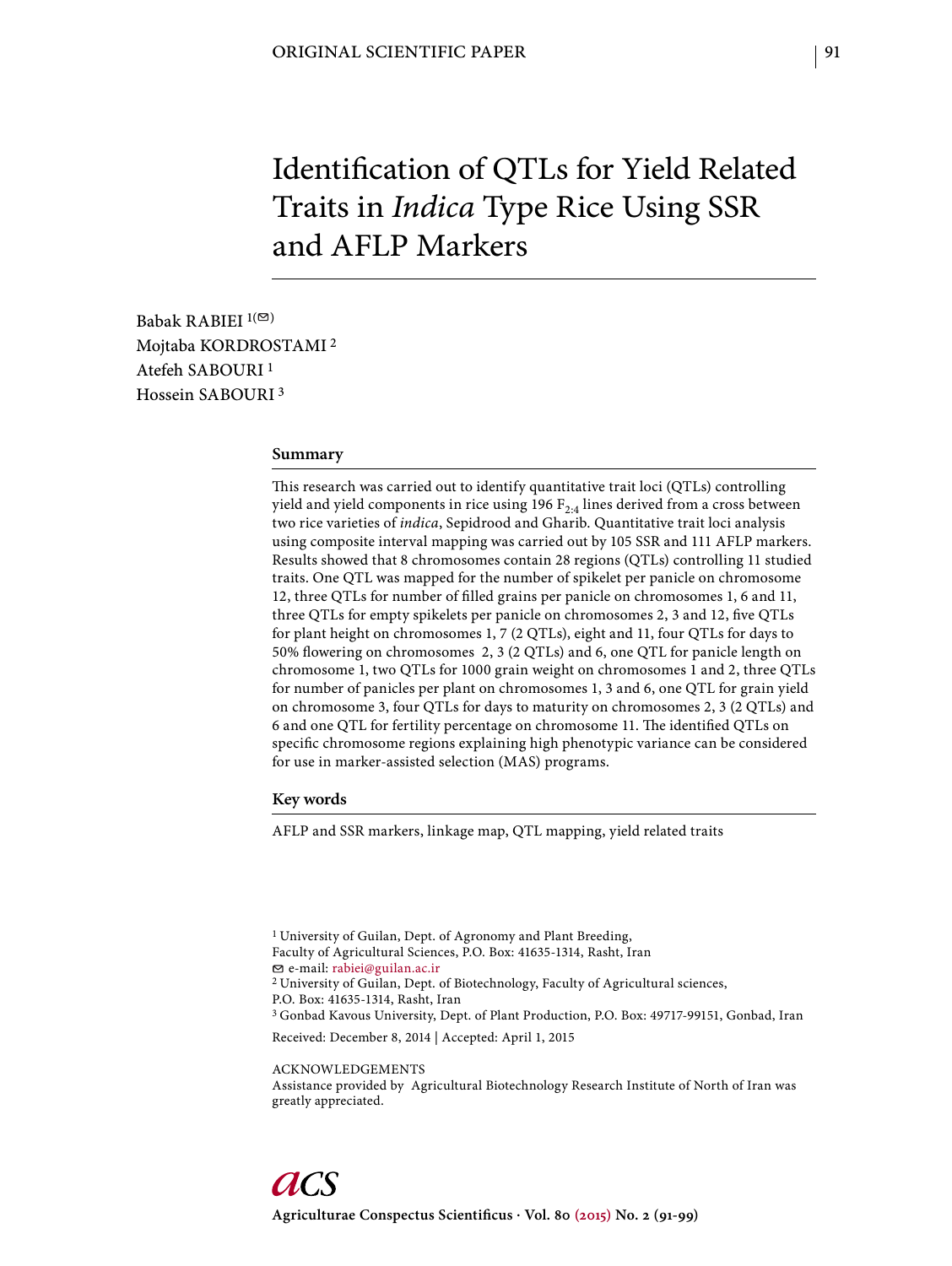#### **Introduction**

The major challenge to rice breeders for increasing yield potential of cultivars is to improve the agronomic traits contributing to rice yield. It is difficult to achieve this goal by using conventional breeding technologies because of the epistatic interaction of different yield-contributing genes (Jena and Mackill, 2008). Recent advances in high-throughput technologies for the quantification of biological molecules have shifted the focus in quantitative genetics from single traits to comprehensive largescale analyses (Xu, 2010). The major requirement for application of molecular markers in rice improvement is that a gene or QTL of significant effect has to be mapped with a high degree of accuracy, and that the gene is effective in the desired genetic background. Furthermore, the gene should not have negative effects on other traits. In initial mapping studies, a gene is generally mapped at low resolution using small populations (< 200) (McKill and McNally, 2004).

Rice (*Oryza sativa* L.) is one of the most important food crops worldwide. Rice has also been adopted as an important model system for plant science research (Xing and Zhang, 2010), and a lot of research has been carried out on this model crop. Mapping quantitative trait loci (QTLs) become an important approach to study quantitative traits, and has been widely employed for important agricultural crops such as rice (Jiming *et al*., 2001). Because rice is an important food crop in Iran, this research was carried out to identify quantitative trait loci (QTLs) controlling yield and yield components in rice using 196  $F_{2:4}$ lines derived from a cross between two rice varieties of *indica*, 'Sepidrood' and 'Gharib'.

#### **Materials and methods**

## **Plant material and Field evaluation**

The rice mapping populations used in this study included a set of 196  $F_4$  individuals derived from a cross between two Iranian cultivars, 'Sepidrood' and 'Gharib'. 'Sepidrood' is an improved rice variety from IRRI, a dwarf and high yielding plant that is resistant to blast and lodging. 'Gharib' is a native rice variety that is cultivated mainly in Guilan province. It has a low yield and is susceptible to lodging. The phenotyping experiment was conducted at the experimental farm of the College of Agriculture, Guilan University, Rasht, Iran.  $F_4$  plants consisting of 196 individuals were grown in an experimental field with a spacing of 25 cm  $\times$  25 cm and were scored for: number of filled grains per panicle (NGP), days to 50% flowering (FD), days to maturity (DM), plant height (PH), panicle length (PL), number of panicles per plant (NPP), number of spikeletes per panicle (NSP), 1000 grain weight (GW), fertility percentage (FP), number of empty spikelets per panicle (NES) and grain yield (GY).

# **DNA extraction, SSR and AFLP analysis**

Fresh leaves were used for DNA extraction according to CTAB method (Saghai-Maroof et al., 1984) with slight modifications. In this study a total of 550 SSR DNA markers distributed throughout the rice genome were selected and primer sequences were obtained from Gramene (http://www.gramene.org). Sixty AFLP primer combinations were tested to find the polymorphic markers between the parents. From these, 105 SSR and 10 AFLP polymorphic markers (these 10 primer combinations made 107

**Table 1.** AFLP primers used for QTL mapping.

| Primer        | Sequence                              |
|---------------|---------------------------------------|
| MseI          | 5'-GATGAGTCCTGAGTAA-3'                |
| EcoRI         | 5'-GTAGACTGCGTACCAATTC-3'             |
| MseI adaptor  | 5'-GACGATGAGTCCTGAG-3'                |
| MseI adaptor  | 3'-TACTCAGGACTCAT-5'                  |
| EcoRI adaptor | 5'-CTCGTAGACTGCGTACC-3'               |
| EcoRI adaptor | 3'- CATCTGACGCATGGTTAA -5'            |
| E32 Primer    | 5'-GTAGACTGCGTACCAATTC <b>AAC</b> -3' |
| E33 Primer    | 5'-GTAGACTGCGTACCAATTC <b>AAG</b> -3' |
| E35 Primer    | 5'-GTAGACTGCGTACCAATTC <b>ACA</b> -3' |
| M44 Primer    | 5'-GATGAGTCCTGAGTAAATC-3'             |
| M42 Primer    | 5'-GATGAGTCCTGAGTAA <b>AGT</b> -3'    |
| M39 Primer    | 5'-GATGAGTCCTGAGTAA <b>AGA</b> -3'    |
| M62 Primer    | 5'-GATGAGTCCTGAGTAA <b>CTT</b> -3'    |
| M61 Primer    | 5'-GATGAGTCCTGAGTAA <b>CTG</b> -3'    |
| M33 Primer    | 5'-GATGAGTCCTGAGTAAAAG-3'             |
| M59 Primer    | 5'-GATGAGTCCTGAGTAA <b>CTA</b> -3'    |
| M60 Primer    | 5'-GATGAGTCCTGAGTAA <b>CTC</b> -3'    |
| M93 Primer    | 5'-GATGAGTCCTGAGTAA <b>TTG</b> -3'    |
| M90 Primer    | 5'-GATGAGTCCTGAGTAA <b>TGT</b> -3'    |

polymorphic bands) were chosen. The selected SSR DNA primers were tested for polymorphism on the parents and the  $F_2$ population. PCR conditions were as described in Panaud *et al*. (1996). In summary, 10 μl PCR reactions contained 0.4 mM of each primer, 10 μM deoxyribonucleotides, 50 mM KCl, 10 mM TRIS-Cl (pH 8.3), 1.5 mM MgCl<sub>2</sub>, 0.01% gelatin, 50–100 ng of DNA, and 1 unit of Taq polymerase. The PCR was performed with a profile of 94°C for 5 min, followed by 35 cycles at 94°C for 1 min, at 55°C for 1 min, at 72°C for 2 min, and finally for 5 min at 72°C for the final extension. Next, a total of 3μl PCR products were denatured and run on 6% polyacrylamide denaturing gels, and marker bands were revealed using the silver staining as that described by Panaud et al. (1996). The PCR products were separated on denaturing 6% polyacrylamide gels and the bands were revealed using the silver-staining protocol (Panuad *et al*., 1996). The primers used for AFLP analysis are listed in Table 1.

#### **Linkage map construction and QTL analysis**

The linkage map of the  $F_2$  population was constructed using Map manager QTXb17 (Manly and Olson, 1999), based on the segregation data of 105 SSR and 107 AFLP loci in the  $F_2$  population. The related genomic distances (cM) were calculated from recombination values using the Kosambi mapping function (Kosambi, 1944). In order to map the QTLs, composite interval mapping was conducted using QTL cartographer version 2.5 (Basten *et al.*, 2001). To determine empirical significance thresholds for declaring a QTL, 1000 permutations were done to calculate LOD thresholds for each trait at p=0.05 and p=0.01. Permutation testing (using QTL cartographer) indicated that a logarithm of the odds ratio (LOD) score of ≥2.5 is a suitable threshold for this data.

#### **Results**

## **Phenotypic evaluation of F4 population**

Table 2 shows the phenotypic values of studied traits in each parent (Sepidrood and Gharib) and  $F_4$  lines. The t-tests showed that there were significant differences between the parents for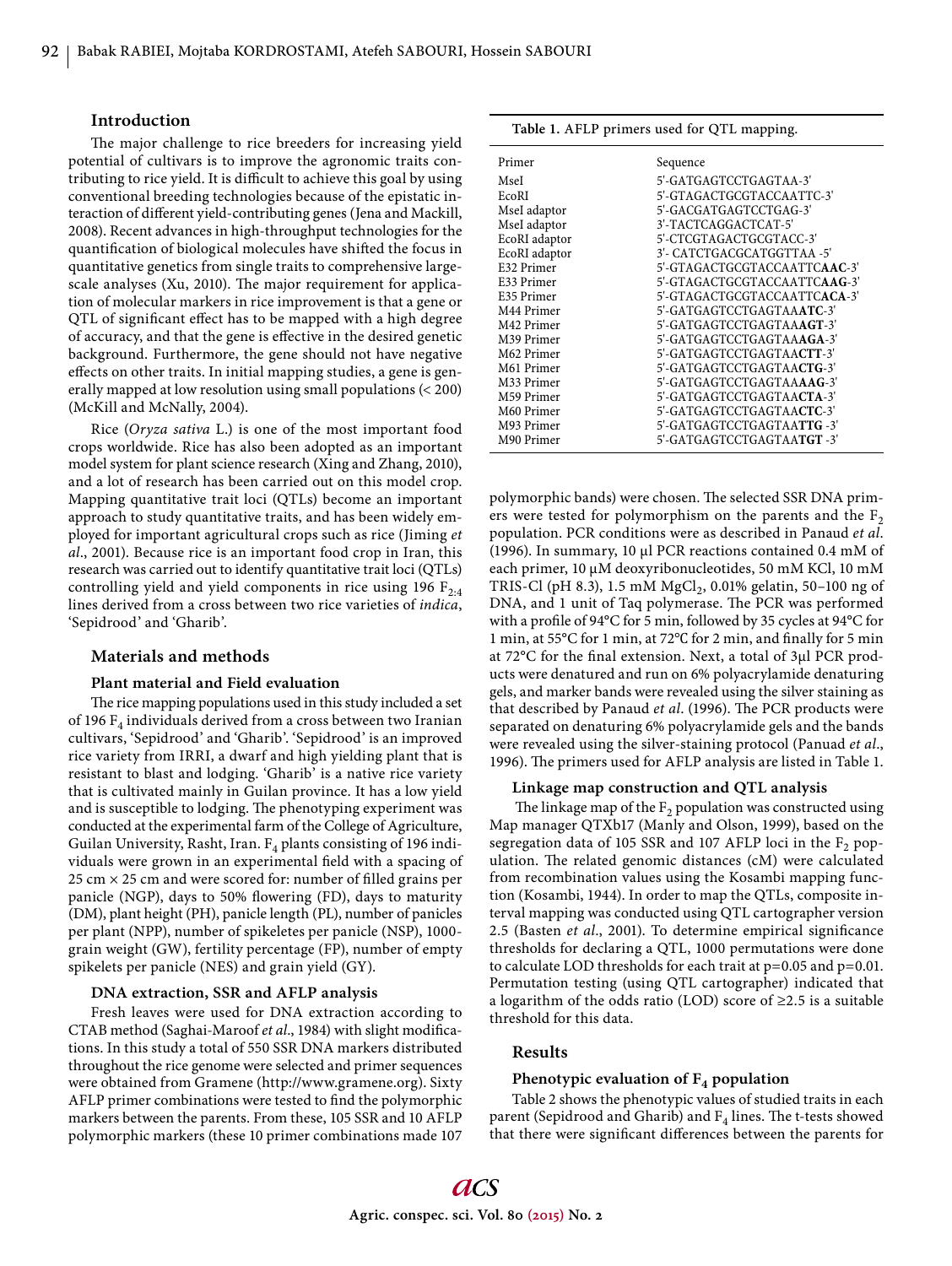| Table 2. Phenotypic values of parents, $F_4$ population, and heritability of measured traits in rice |  |  |  |
|------------------------------------------------------------------------------------------------------|--|--|--|
|------------------------------------------------------------------------------------------------------|--|--|--|

| Traits      | Parents                |                     | F4 $(m \pm sx)$   | $t( P_1-P_2 )$ |
|-------------|------------------------|---------------------|-------------------|----------------|
|             | Sepidrood $(m \pm sx)$ | Gharib $(m \pm sx)$ |                   |                |
| <b>NSP</b>  | $147.37 \pm 0.77$      | $109.32 \pm 0.88$   | $127.80 \pm 2.07$ | $32.58**$      |
| <b>NGP</b>  | $126.12 \pm 0.78$      | $95.74 \pm 0.63$    | $66.44 \pm 1.58$  | $30.19**$      |
| <b>NES</b>  | $21.37 \pm 0.57$       | $13.58 \pm 0.54$    | $61.38 \pm 1.92$  | $9.92**$       |
| GW (gr)     | $28.82 \pm 0.73$       | $24.14 \pm 0.35$    | $24.43 \pm 0.37$  | $5.73**$       |
| GY (ton/ha) | $5.82 \pm 0.09$        | $3.84 \pm 0.09$     | $3.88 \pm 0.13$   | $16.41**$      |
| $PH$ (cm)   | $98.43 \pm 0.95$       | $139.31 \pm 0.50$   | $113.54 \pm 1.28$ | $38.07**$      |
| $PL$ (cm)   | $28.01 \pm 0.22$       | $30.74 \pm 0.39$    | $26.07 \pm 0.29$  | $6.04**$       |
| <b>NPP</b>  | $20.58 \pm 0.36$       | $12.88 \pm 0.57$    | $15.70 \pm 0.29$  | $11.38**$      |
| FP(%)       | $85.51 \pm 0.37$       | $87.61 \pm 0.42$    | $52.65 \pm 1.08$  | $3.78**$       |
| DF          | $73.48 \pm 0.28$       | $65.74 \pm 0.21$    | $69.79 \pm 0.43$  | $21.97**$      |
| DM          | $118.68 \pm 0.25$      | $110.63 \pm 0.22$   | $116.09 \pm 0.43$ | 23.99**        |

The symbols of traits are: number of spikelet per panicle (NSP), number of filled grain per panicle (NGP), number of empty spikelets per panicle (NES), 1000 grain weight (GW), grain yield (GY), plant height (PH), number of panicles per plant (NPP), fertility percentage (FP), days to 50% flowering (DF) days to maturity (DM).

|            | Table 3. Genotypic (above diagonal) and phenotypic (below diagonal) correlation coefficients among traits in the 196 $F_4$ rice lines |         |         |         |         |         |         |           |           |          |         |
|------------|---------------------------------------------------------------------------------------------------------------------------------------|---------|---------|---------|---------|---------|---------|-----------|-----------|----------|---------|
| Traits     | GP                                                                                                                                    | FG      | HG      | GW      | GY      | PH      | PL      | <b>PP</b> | <b>FR</b> | DH       | MD      |
| <b>NSP</b> |                                                                                                                                       | 0.50    | 0.67    | $-0.16$ | 0.35    | 0.12    | 0.17    | 0.05      | $-0.16$   | $-0.01$  | $-0.01$ |
| <b>NGP</b> | 0.49                                                                                                                                  |         | $-0.31$ | $-0.09$ | 0.67    | 0.17    | 0.12    | $-0.07$   | 0.75      | $-0.02$  | $-0.03$ |
| <b>NES</b> | 0.69                                                                                                                                  | $-0.38$ |         | $-0.1$  | $-0.19$ | $-0.01$ | $-0.09$ | 0.12      | $-0.82$   | 0.01     | 0.01    |
| GW         | $-0.15$                                                                                                                               | $-0.08$ | $-0.09$ |         | 0.18    | 0.07    | 0.11    | $-0.14$   | 0.02      | $-0.31$  | $-0.3$  |
| GY         | 0.34                                                                                                                                  | 0.66    | $-0.19$ | 0.19    |         | $-0.03$ | 0.09    | 0.55      | 0.51      | 0.02     | 0.01    |
| PH         | 0.12                                                                                                                                  | 0.17    | $-0.01$ | 0.07    | $-0.03$ |         | 0.46    | $-0.28$   | 0.07      | $-0.29$  | $-0.32$ |
| PI.        | 0.17                                                                                                                                  | 0.12    | 0.08    | 0.1     | 0.09    | 0.46    |         | $-0.05$   | 0.01      | $-0.06$  | $-0.08$ |
| <b>NPP</b> | 0.05                                                                                                                                  | $-0.07$ | 0.12    | $-0.13$ | 0.55    | $-0.28$ | $-0.05$ |           | $-0.09$   | 0.2      | 0.19    |
| FP         | $-0.18$                                                                                                                               | 0.74    | $-0.81$ | 0.02    | 0.51    | 0.07    | 0.01    | $-0.91$   |           | $\theta$ | $-0.01$ |
| DH         | $\Omega$                                                                                                                              | $-0.02$ | 0.01    | $-0.29$ | 0.2     | $-0.28$ | $-0.06$ | 0.19      | $\Omega$  |          | 0.96    |
| DM         | $-0.01$                                                                                                                               | $-0.03$ | 0.01    | $-0.29$ | 0.01    | $-0.31$ | $-0.08$ | 0.08      | $-0.01$   | 0.97     |         |

The symbols of traits are: number of spikelet per panicle (NSP), number of filled grain per panicle (NGP), number of empty spikelets per panicle (NES), 1000-grain weight (GW), grain yield (GY), plant height (PH), number of panicles per plant (NPP), fertility percentage (FP), days to 50% flowering (DF) days to maturity (DM).

all studied traits at 1% probability level. For grain weight and grain yield, 'Sepidrood' was superior to 'Gharib'. On the other hand 'Gharib' had a relative superiority to 'Sepidrood' for fertility percentage, plant height and panicle length traits. Skewness and kurtosis tests were applied to the distribution of the traits studied. In the F4 families, all the traits showed continuous variation with transgressive segregation (Figure 1). This type of study can give information about the inheritance of the traits. Therefore, continuous and normal distribution of phenotypic traits can be the reason for the quantitative inheritance of them.

#### **Trait correlation**

Correlation among traits was evaluated at P<0.05 and P<0.01. As summarized in Table 3, the strongest correlation was found between yield and number of spikeletes per panicle, with significant correlations also found between yield and number of filled grains per panicle, and fertility rate. As expected, a negative correlation was found between yield and number of hollow grains per panicle. The frequency distribution of phenotypes for each trait in the  $F_4$  lines is shown in Figure 1. Most of the traits showed continuous variation. Some of the lines fell within the range of the parents, however, transgressive segregations were observed for most of the traits.

#### **QTL mapping**

The linkage map was constructed using Map manager QTXb17 software. The integrated molecular linkage map consisted of 107 AFLP markers and 105 SSR markers covering 1861.3 cM in length with an average distance of 8.95 cM between adjacent markers. A total of 28 QTLs were mapped for 11 traits of yield, yield component and plant morphology (Table 4, Figure 2). These QTLs were detected on chromosomes 1, 2, 3, 6, 7, 8, 11 and 12 using CIM analysis and explained 0.16–26.12% of the phenotypic variances. Nine of the QTLs had high general contribution of over 10%. One QTL was mapped for number of spikeletes per panicle (NSP). This QTL (*NSP-12*) was located on chromosome 12 (between RM2197-RM212) and explained 22.58% of phenotypic variation. Increased number of spikeletes per plant was associated with 'Gharib' alleles. Th ree QTLs were detected for number of filled grains per panicle (NGP): these QTLs were mapped on chromosomes 1, 6 and 11, respectively. Among these, *qNGP-1* on chromosome 1 (between RM246-RM1268) explained 21.03% of phenotypic variation and became the major QTL for this trait. Except *qNGP-6,* for other QTLS, the allele from 'Sepidrood' increased the value for number of filled grains per panicle (NGP). Three QTLs for number of empty spikelets per panicle (NES) were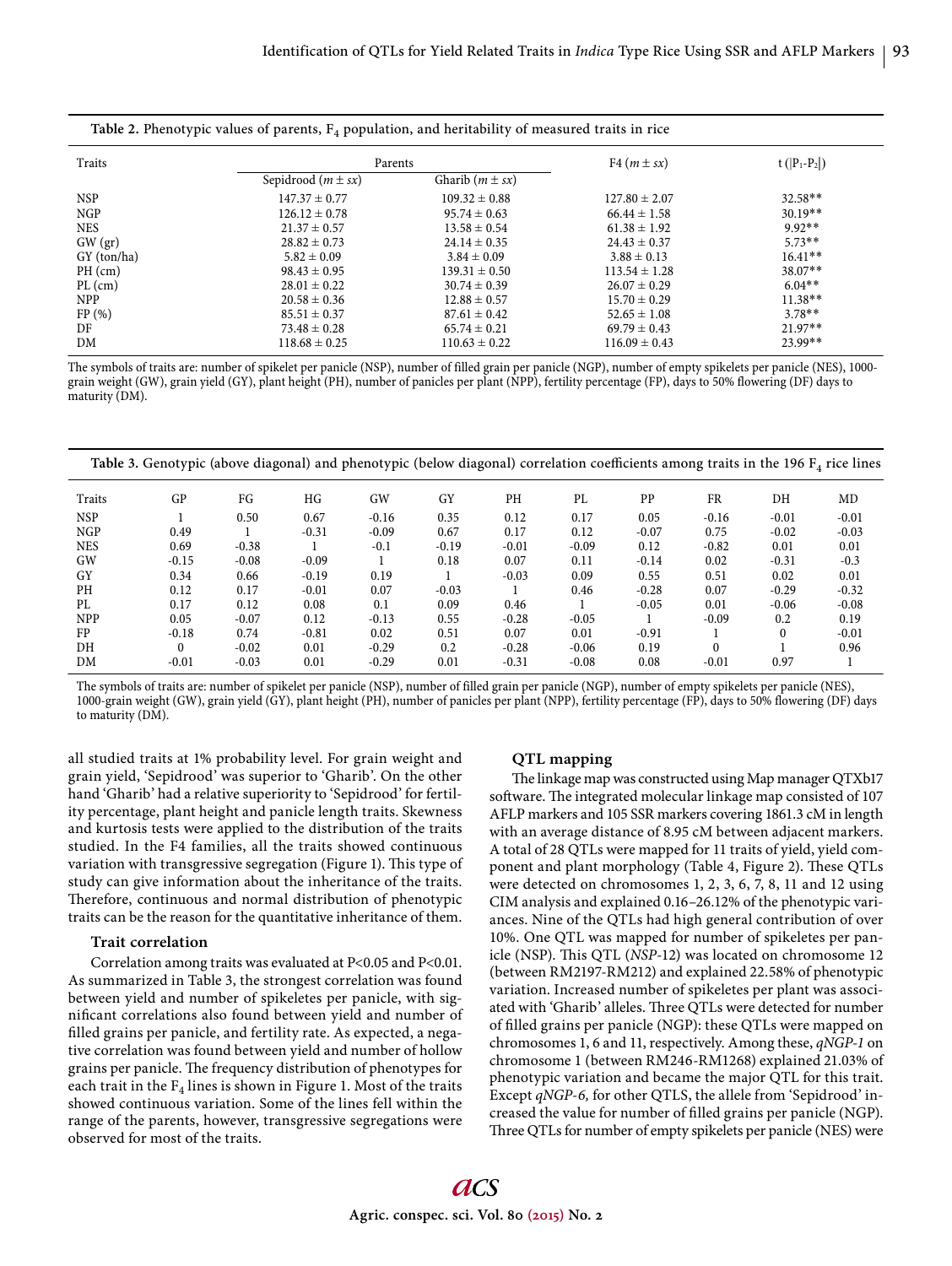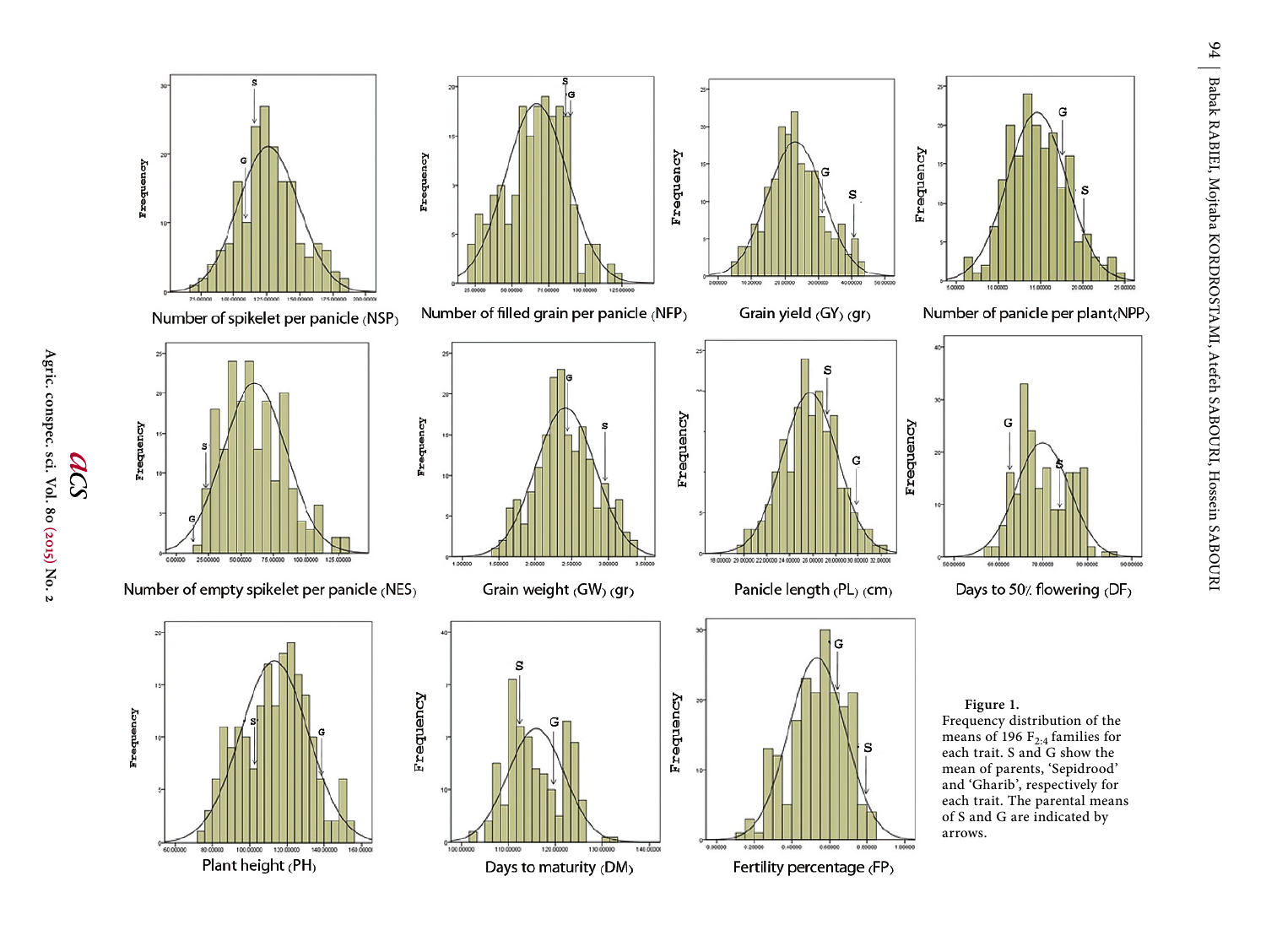

Agric. conspec. sci. Vol. 80 (2015) **Agric. conspec. sci. Vol. 80 (2015) No. 2** No. N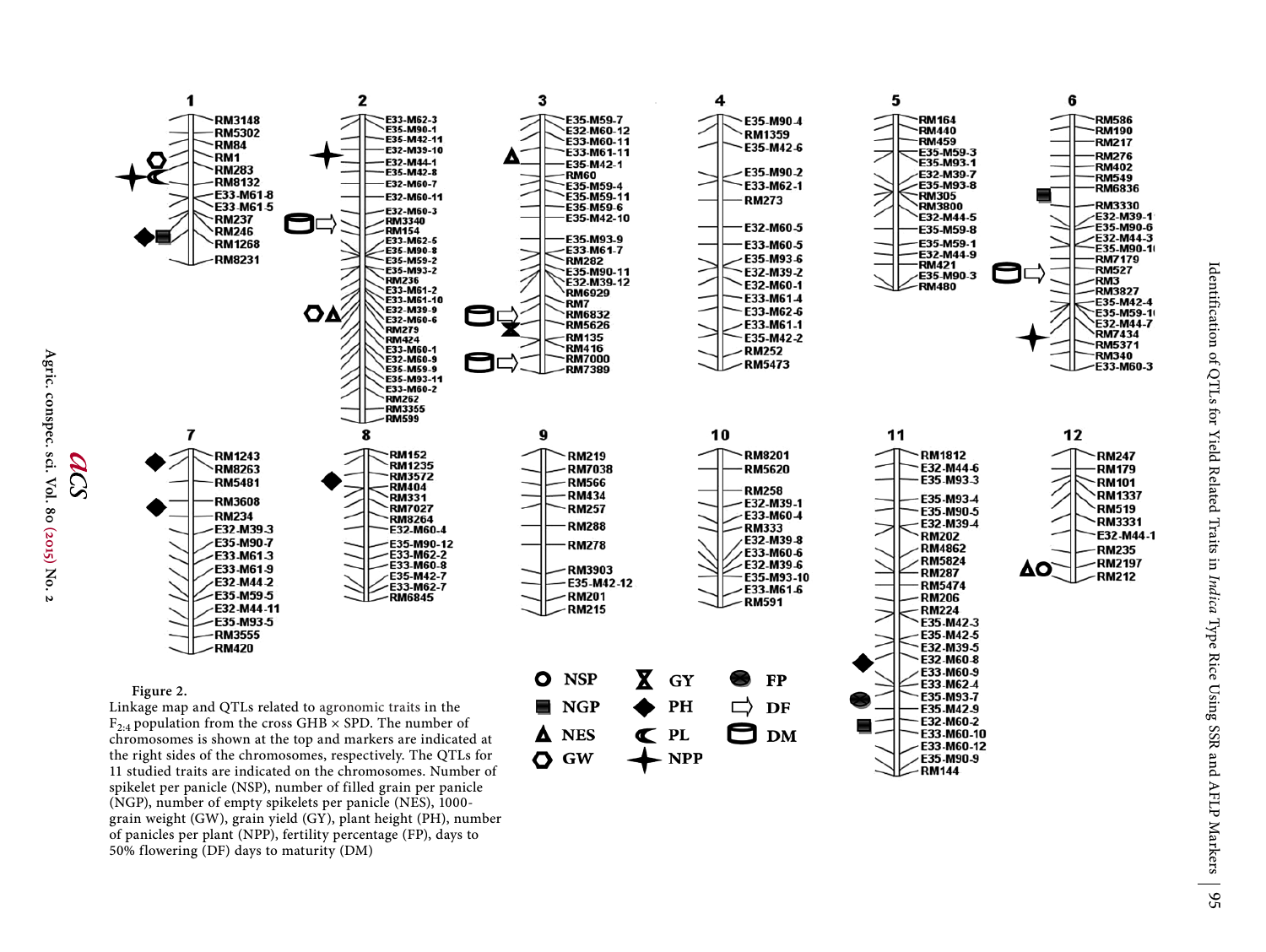| Table 4. Putative QTLs for agronomic traits in $F_{2,4}$ population derived from the cross of two rice varieties (Gharib × Sepidroud) |           |                        |                  |            |          |          |          |                  |
|---------------------------------------------------------------------------------------------------------------------------------------|-----------|------------------------|------------------|------------|----------|----------|----------|------------------|
| Trait                                                                                                                                 | $QTL^a$   | Flanking markers       | Chr              | <b>LOD</b> | $a^b$    | $d^c$    | d/a      | PEV <sup>d</sup> |
| <b>NSP</b>                                                                                                                            | $qNSP-12$ | RM2197 - RM212         | 12               | 11.66      | $-13.92$ | $-1.18$  | $-0.08$  | 22.58            |
| <b>NGP</b>                                                                                                                            | $qGP-1$   | RM246 - RM1268         | 1                | 11.95      | $-9.06$  | $-26.35$ | $-2.91$  | 21.03            |
|                                                                                                                                       | $qGP-6$   | RM6836 - RM3330        | 6                | 2.86       | 1.62     | $-18.21$ | $-11.24$ | 2.13             |
|                                                                                                                                       | $qGP-11$  | E32-M60-2 - E33-M60-10 | 11               | 3.8        | 9.78     | $-23.45$ | $-2.39$  | 7.19             |
| <b>NES</b>                                                                                                                            | $qES-2$   | E32-M39-9 - E32-M60-6  | $\overline{2}$   | 2.77       | $-7.73$  | $-21.89$ | $-3.02$  | 5.05             |
|                                                                                                                                       | $qES-3$   | E33-M61-11 - E35-M42-1 | 3                | 9.07       | $-7.55$  | $-9.57$  | $-1.27$  | 15.23            |
|                                                                                                                                       | $qES-12$  | RM2197 - RM212         | 12               | 2.59       | $-3.75$  | $-12.10$ | $-3.23$  | 2.6              |
| GW                                                                                                                                    | $qGW-1$   | RM1 - RM283            | 1                | 2.89       | 1.48     | 0.44     | 0.29     | 28               |
|                                                                                                                                       | $qGW-2$   | E32-M39-9 - E32-M60-6  | $\boldsymbol{2}$ | 11.89      | 0.55     | 0.95     | 1.72     | 9.68             |
| <b>GY</b>                                                                                                                             | $qGY-3$   | RM5626 - RM135         | 3                | 5.57       | $-2.79$  | $-7.76$  | $-2.81$  | 10.26            |
| PH                                                                                                                                    | $qPH-1$   | RM237 - RM246          |                  | 2.03       | $-10.56$ | $-5.73$  | $-0.54$  | 2.97             |
|                                                                                                                                       | $qPH$ -7a | RM3608 - RM234         | 7                | 3.83       | $-0.19$  | $-23.64$ | $-124.4$ | 5.62             |
|                                                                                                                                       | $qPH-7b$  | RM1243 - RM8263        | 7                | 6.25       | 6.36     | $-22.03$ | $-3.46$  | 26.12            |
|                                                                                                                                       | $qPH-8$   | RM3572 - RM404         | 8                | 2.06       | $-2.09$  | $-17.53$ | $-8.38$  | 2.44             |
|                                                                                                                                       | $qPH-11$  | E32-M60-8 - E33-M60-9  | 11               | 3.81       | 9.38     | 12.24    | 1.30     | 4.03             |
| PL                                                                                                                                    | $qPL-1$   | RM283 - RM8132         |                  | 4.21       | $-0.57$  | 3.01     | 5.28     | 9.61             |
| <b>NPP</b>                                                                                                                            | $qNPP-1$  | RM283 - RM8132         |                  | 6.64       | 0.15     | $-3.84$  | $-25.6$  | 19.11            |
|                                                                                                                                       | $qNPP-3$  | E32-M39-10 - E32-M44-1 | 3                | 4.93       | 1.89     | $-2.93$  | $-1.55$  | 10.54            |
|                                                                                                                                       | $qNPP-6$  | RM7434 - RM5371        | 6                | 3.83       | $-3.69$  | 1.86     | 0.51     | 9.65             |
| FP                                                                                                                                    | $qFP-11$  | E35-M93-7 - E35-M42-9  | 11               | 4.82       | 0.11     | 0.07     | 0.63     | 6.21             |
| DF                                                                                                                                    | $qDF-2$   | RM3340 - RM154         | $\overline{c}$   | 2.63       | 3.33     | 5.52     | 1.67     | 0.17             |
|                                                                                                                                       | $qDF-3a$  | RM6832 - RM5626        | 3                | 5.69       | $-4.29$  | 4.6      | 1.07     | 10               |
|                                                                                                                                       | $qDF-3b$  | RM7000 - RM7389        | 3                | 3.12       | $-0.67$  | 10.40    | 15.75    | 9.74             |
|                                                                                                                                       | $qDF-6$   | RM527 - RM3            | 6                | 7.45       | 2.83     | $-8.51$  | $-3$     | 19.09            |
| DM                                                                                                                                    | $qDM-2$   | RM3340 - RM154         | $\overline{c}$   | 2.51       | 3.35     | 5.55     | 1.65     | 0.16             |
|                                                                                                                                       | $qDM-3a$  | RM6832 - RM5626        | 3                | 5.48       | $-4.37$  | 4.43     | 1.01     | 9.94             |
|                                                                                                                                       | $qDM-3b$  | RM7000 - RM7389        | 3                | 3.03       | $-0.71$  | 9.93     | 13.08    | 8.78             |
|                                                                                                                                       | $qDM-6$   | RM527 - RM3            | 6                | 6.49       | $-2.63$  | $-8.59$  | $-3.26$  | 16.21            |

<sup>a</sup> QTLs are named by abbreviations plus chromosomal number; <sup>b</sup> Additive effect; <sup>c</sup> Dominance effect; <sup>d</sup> Percentage of total phenotypic variance explained by the QTL; Number of spikelet per panicle (NSP), number of filled grain per panicle (NGP), number of empty spikelets per panicle (NES), 1000-grain weight (GW), grain yield (GY), plant height (PH), number of panicles per plant (NPP), fertility percentage (FP), days to 50% flowering (DF) days to maturity (DM)

identified. These QTLs were mapped on chromosomes 2, 3 and 12 respectively. The QTL (*NES-2*) on chromosome 2 (between E33-M61-11-E35-M42-1), with LOD=  $9.07$  was the major effective QTL for this trait ( $R^2 = 15.23\%$ ). The alleles from 'Gharib' increased the empty spikelets for this QTL. Two QTLs for 1000 grain weight were detected. The first QTL on chromosome 1 (*qGW*-1) between RM1-RM283, having an increasing allele from 'Sepidrood', explained 28.34% of phenotypic variation and showed the greatest effects on this trait. The second QTL on chromosome 2 (qGW-2) explained 9.68% of phenotypic variation. The alleles from Sepidrood decreased 1000 grains weight. One QTL was identified for grain yield. The mentioned QTL was located on chromosome 3. *qGY*-3, explained 10.26% of the phenotypic variation and the alleles from 'Gharib' increased grain yield. Five QTLs were detected for plant height on chromosomes 1, 7 (two QTLs), 8 and 11 respectively: the 'Gharib' allele increased the plant height at two loci (*qPH-7b* and *qPH-11*) and 'Sepidrood' alleles increased plant height at other loci. The QTL (*qPH-7b*) mapped on chromosome 7 (between RM1243-RM8263), explained 26.12% of the phenotypic variation and it means that it was the major QTL for this trait. Only one QTL was mapped for panicle length. This QTL was mapped on chromosome 1 (between RM283-RM8132). *qPL*-*1* on chromosome 1 explained 9.61% of phenotypic variance. 'Sepidrood' allele increased the panicle length for this QTL. Three QTLs were mapped for number of panicle per plant. These QTLs were mapped on chromosomes

1, 3 and 6. Among them, *qNPP-1* with LOD = 6.64, located on chromosome 1, explained 19.11% of phenotypic variation. In this study QTL allele from 'Sepidrood' increased NPP by 0.15. Only one QTL was mapped for fertility rate having an LOD scores of 4.82 and contribution of 6.21%. Four QTLs were detected for days to 50% flowering on chromosomes 2, 3 (two QTLs) and 6, accounting for 0.17%, 10%, 9.74% and 19.09% of the total trait variances, respectively. The major effect QTL (*qDF-6*) on chromosome 6 (between RM527-RM3) explained 19.09% of the phenotypic variation. Four QTLs were mapped for days to maturity. These QTLs were located on chromosomes 2, 3 (two QTLs) and 6, respectively. The alleles contributing to the increase were from 'Gharib' except for loci *qMD-2.*

#### **Discussion**

Recognizing the enormous potential of DNA markers in plant breeding, many agricultural research centers have adopted the capacity for marker-assisted selection (MAS). However, due to rapid developments in marker technology, statistical methodology for identifying quantitative trait loci (QTLs) and the jargon used by molecular biologists, the utility of DNA markers in plant breeding may not be clearly understood by non-molecular biologists (Collard *et al.*, 2005). In present study, the F<sub>2:4</sub> population was evaluated for eleven yield related traits. The absolute value of skewness and kurtosis for all traits was less than 1 (data not shown) indicating their normal distribution and thereby being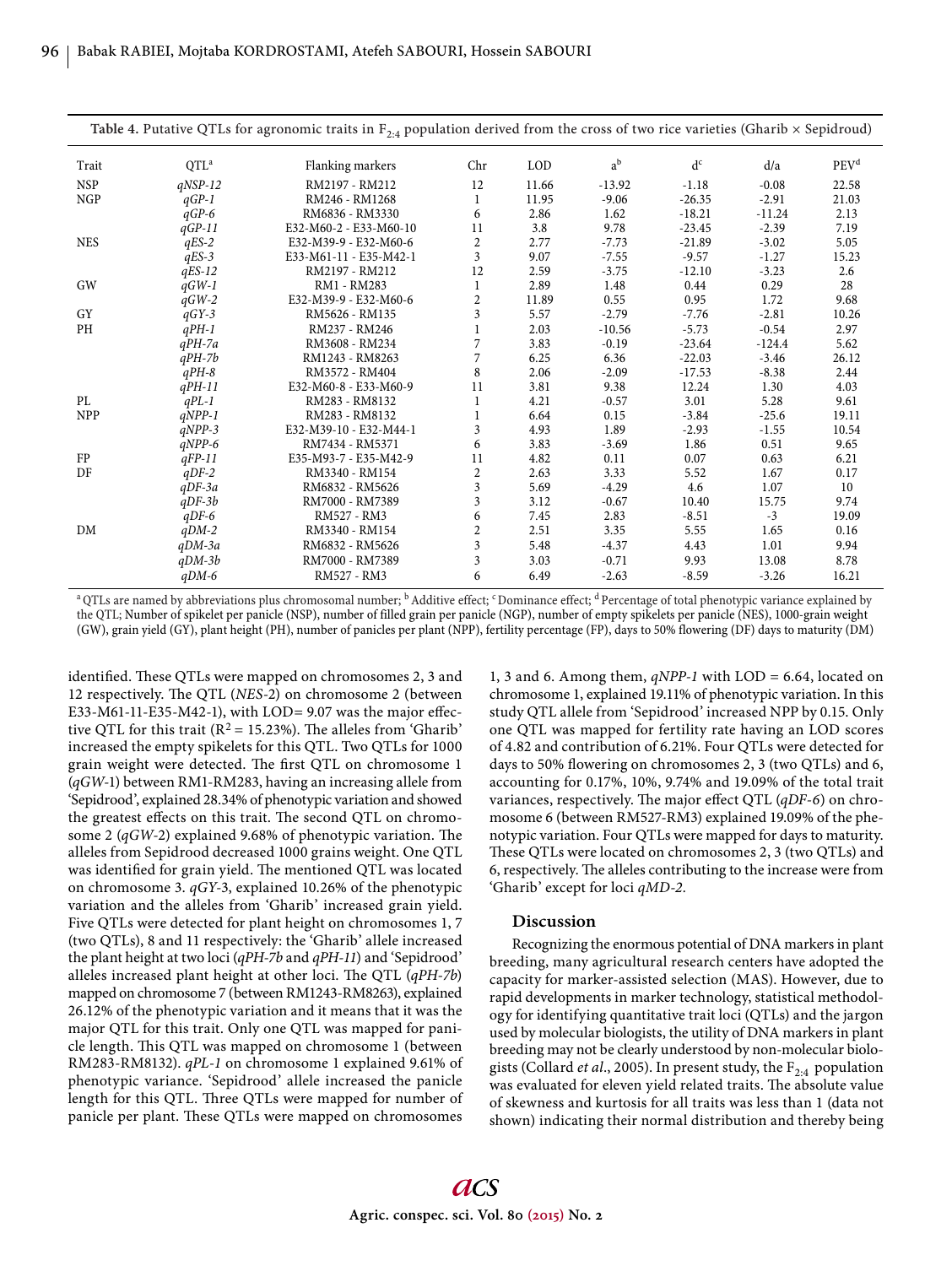suitable for QTLs analysis. A total of 28 QTLs were identified with the significance threshold equivalent to LOD>2.5. One putative QTL was mapped for number of spikelets per panicle (NSP). This QTL (*qNSP-12*) explained 22.58% of phenotypic variation. Thompson *et al.* (2003) mapped QTLs for yield, yield components and morphological traits in an advanced backcross population between an accession of *Oryza rufipogon* (IRGC 105491) and the U.S. cultivar Jefferson (Oryza sativa ssp. japonica). The QTL on chromosome 12 may represent the same locus *qNSP-12* in the present study and explained 7.4% of total phenotypic variations. Our results showed that this QTL had additive effects. This result is contrary to that of Thompson *et al.* (2003) and is the same as those reported by Xiao *et al*. (1998) and Fu *et al*. (2010).

Three QTLs were mapped for number of filled grains per panicle (NGP). QTL (*NGP-1*) on chromosome 1 explained 21.03% of phenotypic variation. Moncada *et al*. (2001) reported the same chromosomal region for NGP. Mu *et al*. (2008) detected that the NGP related QTLs are distributed on chromosomes 1, 2, 3, 4, 6, 7 and 11, respectively. Our results showed that the QTLs controlling NGP had partial dominance effects that are contrary to the results of Fang-Ming et al. (2008). They believed that the NGP related QTLs have over dominance effects. Our results are the same as those of Sabouri et al. (2010). They believe that the related QTLs have partial dominance effects. The number of QTLs mapped in this research was lower than that reported in other studies. Sabouri *et al*. (2010) and Tan *et al*. (2008) mapped an average number of 5 QTLs for this trait. This can be the result of population type and genetic background, type and the number of molecular markers that were used in this study. Three QTLs for empty spikelets per panicle (NES) were mapped. These three QTLs were mapped on chromosomes 2, 3 and 12, respectively. The previous studies (Sabouri et al., 2009) showed that the related QTLs are distributed on chromosomes 1, 7 and 10. In other studies, no QTLs were found on chromosome 12 (in this location) that show the novelty of this QTL.

Two putative QTLs were mapped for 1000 grain weight on chromosomes 1 and 2. These QTLs had both partial dominance (*qGW-1*) and over dominance effects (*qGW-2*). One QTL for grain yield was located on chromosome 3 that explained 10.26% of the phenotypic variation. As seen, the number of QTLs for this trait is limited. Our results were similar to those of Xiao *et al.* (1998), Lin *et al.* (1996) and Benmousa *et al.* (2005). The locations of the QTLs for grain yield are different in other researches. Biological complexity of grain yield can cause these different results. Five QTLs were mapped for plant height (PH) on chromosomes 1, 7 (two QTLs) and 11, respectively. The QTL on chromosome 7 showed the major effect. These findings conform to that of Sabouri *et al*. (2010). Only one QTL was mapped for PL on chromosome 1, while Sabouri *et al*. (2010) reported four QTLs for the trait PL in the  $F_{2,3}$  population from 'Sepidrood'  $\times$ 'Gharib' cross. They mapped these QTLs on chromosomes 1, 4, 8 and 12. This shows stability of the *qPL-1* in this population. Ahmadi et al. (2008) reported a QTL with major effects for this trait in the same location on chromosome 1 indicating the expression and stability of *qPL-1* in different populations as well as environments.

Three QTLs were mapped for NPP. The QTL with major effects (*qNPP-1*) was identified on chromosome 1. Yuan *et al*. (2003) reported that NPP related QTLs are distributed on chromosomes 2, 3, 4, 7, 11 and 12. Sabouri *et al*. (2010) mapped a QTL for NPP on the same chromosome (in the same population), but the marker interval was different. The differences may be from environmental factors and their effects on QTL mapping. Austin *et al.* (1998) believed that different alleles at a locus are responsible for genetic variation under different environmental conditions. One QTL was identified for FP on chromosome 11 with minor effects. Tan et al. (2008) and Wen-Qiang et al. (2009) mapped the same QTLs. Several studies also found that different chromosomal regions are responsible for controlling these traits (Rahman *et al*., 2007; Hittalmani *et al*., 2003). So it can be concluded that the genes controlling fertility percentage (FP) have not been expressed in all environments to the same extent. Four QTLs were mapped for DF (*qDF-2*, *qDF-3a*, *qDF-3b* and *qDF-6*). Of all cereals, the genes that control flowering time are best understood in rice. Control of flowering in response to day-length has been analyzed extensively, and interestingly the genes cloned to date relate directly to known genes in Arabidopsis (Graham *et al*., 2006). Rabiei (2007) mapped six QTLs for DF on chromosomes 1, 3, 6, 7, 8 and 11. The *qDF-3* explaining 11.7% of phenotypic variation was in the same location as in this study. Moncada *et al*. (2001) using the genetic background of *Oryza rufi pogon* reported four QTLs controlling DF, located on chromosomes 2, 3, and 7 explaining 6-14% of the phenotypic variation. Cui *et al*. (2004) using Zenshan97/ Minghui63 reported six QTLs controlling DF on chromosomes 6, 7, 10, and 11 explaining 59.69% of phenotypic variation. Lin *et al*. (2011) believed that the diversity of positions associated with the heading date QTLs in different studies comes from allelic variations. Allelic variations on flowering exist in many cultivars under artificial or natural selection. So attempts to identify and determine QTL associated with these traits using different populations and pedigrees, not only reveal new genes, but also provide the conditions for effective identification of genes for map-based cloning. Four QTLs were identified for DM located on chromosomes 2, 3 (two QTLs), and 6. The QTL analysis of DF and DM showed that these traits are controlled by one major effect QTL and multiple minor effects QTLs. Similar results were reported by Lin *et al*. (1998) and Yamatoto *et al*. (2001).

## **Conclusions**

The results showed that most of the studied traits in this study were controlled by one or more major QTLs explaining high percentage of phenotypic variance and several minor QTLs. The major QTLs can be considered in breeding programs. Several genomic regions were associated with more than one trait, indicating linkage and/or pleiotropic effects. For example, on chromosome 12 there are QTLs for number of spikelets per panicle and number of empty spikelets per panicle, or on chromosome 1, there are QTLs for number of panicles per plant and panicle length. The significant correlations between studied traits can be explained by these genomic regions containing pleiotropic or tight linkage QTLs.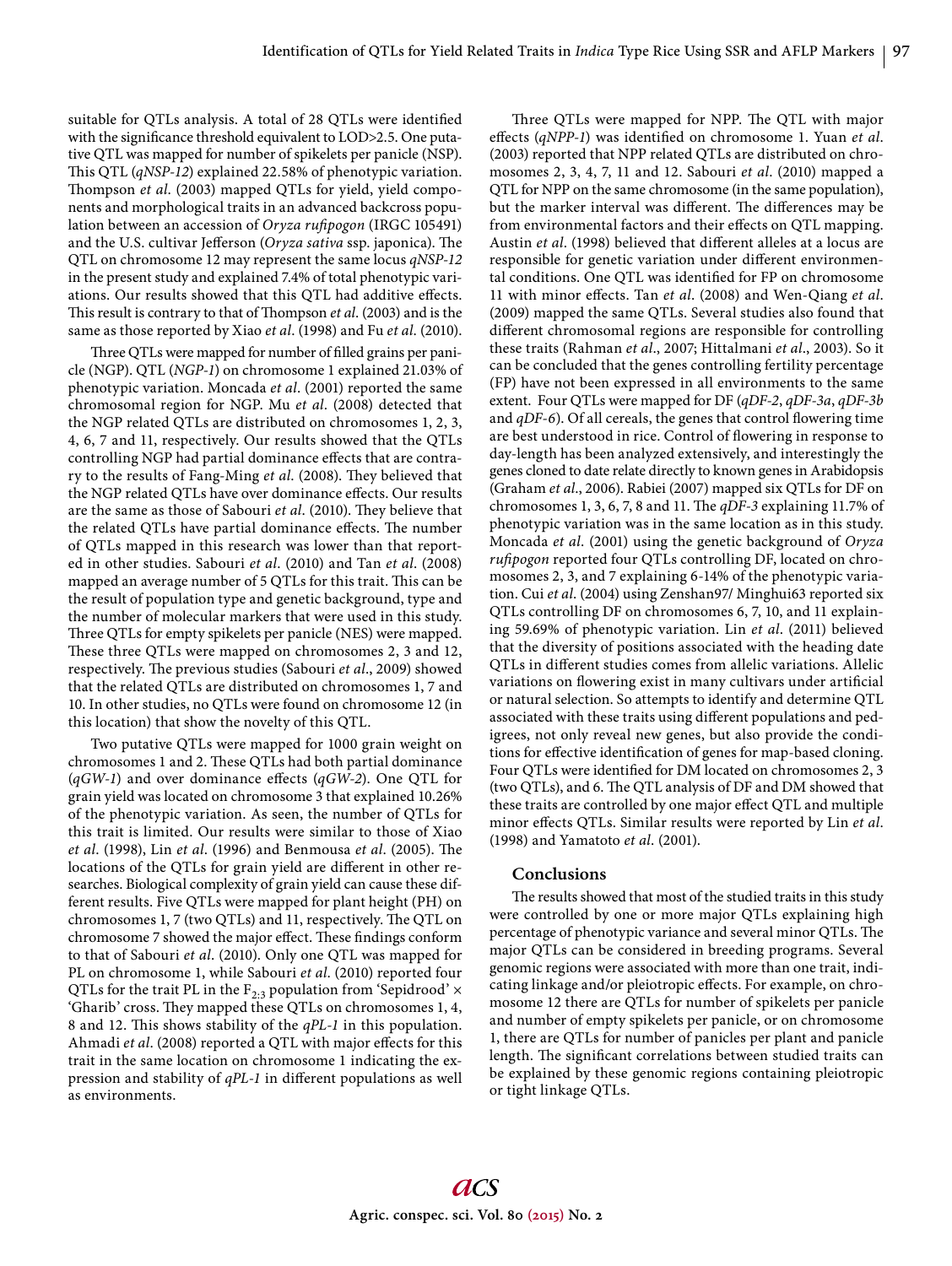#### **References**

- Chun O. K. (2005). Daily consumption of phenolics and total antioxidant capacity from fruit and vegetables in the American diet. J Sci Food Agric 85(2):1715-1724.
- Austin D. F., Lee M. (1998). Detection of quantitative trait loci for grain yield and yield components in maize across generations in stress and nonstress environments. Crop Sci 38(5): 1296-1308.
- Basten C. J., Weir B. S., Zeng Z. B. (2001). QTL Cartographer: a reference manual and toturial for QTL mapping. North Carolina State University. USA, 163p.
- Benmoussa M, Achouch A, Snoussi SA, Zhu J (2005). Conditional QTL analysis of genetic main effects and genotype  $\times$  environment interaction effects for yield in rice (Oryza sativa L.). Food, Agr & Environ 4 (1): 157-162.
- Collard B. C. Y., Jahufer M. Z. Z., Brouwer J. B., Pang E. C. K. (2005). An introduction to markers, quantitative trait loci (QTL) mapping and marker assisted selection for crop improvement: The basic concepts. Euphytica 142: 169-196.
- Collard B. C. Y., Vera Cruz C. M., McNally K. L., Virk P. S., Mackill D. J. (2008). Rice molecular beeding laboratories in the genomics era: current status and future considerations. Int J Plant Genomics. Article ID 524847, 25 pp.
- Cui K., Peng S., Ying Y., Yu S., Xu C. (2004). Molecular dissection of the relationship among tiller number, plant height and heading date in rice. Plant Prod Sci 7(3): 309-318.
- Fang ming Z., Gui F. L., Hai T. Z., Xiao H. D., Rui H. Z., Ze M. Z., Wen tao L., Gui quan Z. (2008). Unconditional and conditional QTL mapping for tiller numbers at various stages with single segment substitution lines in rice (*Oryza sativa* L.). Plant and Soil 236: 237–242.
- Fu Q., Zhang P., Tan L., Zhu Z., Ma D., Fu Y., Zhan X., Cai H., Sun C. (2010). Analysis of QTLs for yield-related traits in Yuanjiang common wild rice (Oryza rufipogon Griff.). J Genet Genomics 37: 147−157.
- Graham J., Smith K., Tierney I., MacKenzie K., Hackett C. A. (2006). Mapping gene H and association with resistance to cane botrytis and spur blight, rust and cane spot. Theor Appl Genet 112: 818-831.
- Hittalmani S., Huang N., Courtois B., Venuprasad R., Shashidhar H. E., Zhuang J. Y., Zheng K. L., Liu G. F., Wang G. C., Sidhu J. S., Srivantaneeyakul S., Singh V. P., Bagali P. G., Prasanna H. C., McLaren G., Khush G. S. (2003). Identification of QTL for growth and grain yield related traits in rice across nine locations of Asia. Theor Appl Genet 107: 679-690.
- Jena K. K and Mackill D. J. (2008). Molecular markers and their use in marker assisted Selection in Rice. Crop Sci 48:1266–1276.
- Jiming G., Xianwu Z., Baoxing D., Qian Q., Shouyi C., Lihuang Z., Ping H. (2001). Comparative study of QTLs for agronomic traits of rice (Oriza sativa L.) between salt stress and nonstress environment. Sci China 44:1 73-82.
- Jing Z., Qu Y., Chen Y., Pan D., Fan Z., Chen J., Li C. (2010). QTL Analysis of Yield-relatedTraits using an Advanced Backcross Population Derived from Common Wild Rice (Oryza rufipogon *L*). Mol Plant Breeding 1: 1-10.
- Kosambi D. D. (1944). The estimation of map distances from recombination values. Ann Eugenic 12: 172–175.
- Lin H.X., Qian H.R., Zhuang J.Y., Lu J., Min S.K., Xiong Z.M., Huang N., Zheng K. L. (1996). RFLP mapping of QTLs for yield and related characters in rice (Oryza sativa L.). Theor Appl Genet 92: 920-927.
- Lin Y. R., Wu S. C., Chen S., Tseng T. H., Chen C. S., Kuo S. C., Wu H. P., Hsing Y. C. (2011). Mapping of quantitative trait loci for plant height and heading date in two inter-subspecific crosses of rice and comparison across *Oryza* genus. Bot Stud 52: 1-14.
- Mackill D. J. and McNally K. L. (2004). A model crop species: molecular markers in rice. In: Lörz H Wenzel G (ed.) Molecular Marker Systems in Plant Breeding and Crop Improvement. Springer Verlag, Heidelberg, p. 39–54.
- Manly K. F., Olson J. M. (1999). Overview of QTL mapping software and introduction to map manager QTL. Mamm Genome b: 327–334.
- Meudt H. M., Clarke A. C. (2007). Almost forgotten or latest practice? AFLP applications, analyses and advances. Trends Plant Sci 12: 106–117.
- Moncada P., Martinez C. P., Borrero J., Chatel M., Gauch H., McCouch S. R. (2001). Quantitative trait loci for yield and yeild components in an *Oryza sativa* x *Oryza rufipogon* BC<sub>2</sub>F<sub>2</sub> population evaluated in an upland environment. Theor Appl Genet 102: 41-52.
- Mu P., Huang C. J., Li X. L., Liu F., Li Z. C. (2008). Yield trait variation and QTL mapping in a DH population of Rice under phosphorus deficiency. Acta Agron. Sin 34 (7): 1137-1142.
- Panaud O., Chen X., McCouch S. R. (1996). Development of Microsatellite Markers and Characterization of Simple Sequence Length Polymorphism (SSLP) in Rice (*Oryza sativa* L.). Mol Gen Genet 252: 597–607.
- Rabiei B. (2007). Linkage map of SSR markers and QTLs detection for heading date of Iranian rice cultivars. J Agr Sci Technol 9: 235-242.
- Rahman L., Chu S. H., Choi M. S., Qiao Y. L., Jiang W., Piao R., Khanam S., Cho Y. I., Jeung J. U., Jena K. K., Koh H. J. (2007). Identification of QTLs for some agronomic traits in Rice using an introgression line from *Oryza minuta*. Mol Cells 24(1): 16-26.
- Saghai-Maroof M. A., Soliman K. M., Jorgesen R. A. Allard R. W. (1984). Ribosomal DNA spacer-length polymorphisms in barley: Mendelian inheritance, chromosomal location and population dynamics. Proceedings of National Academy of Sciences of the United States of America. 81: 8014-8018.
- Sabouri H., Sabouri A., Dadras A. R. (2009). Genetic dissection of biomass production, harvest index and panicle characteristics in indica-indica crosses of Iranian rice (*Oryza sativa* L.) cultivars. Australian J Crop Sci 3(3):155-166.
- Sabouri A., Toorchi H., Rabiei B., Aharizad S., Momoeni A., Singh R. K. (2010). Identification and Mapping of QTLs for Agronomic Traits in indica – indica Cross of Rice (*Oryza sativa L*.). Cereal Res Commun 38(3): 317–326.
- Tan L., Zhang P., Liu F., Wang G., Ye S., Zhu Z., Fu Y., Cai H., San C. (2008). Quantitative trait loci underlying domestication and yield related in an *Oryza sativa* × *Oryza rufi pogon* advanced backcross population. Genome 51: 692-704.
- Thompson M. J., Tai T. H., McClung A. M., Lai X. H., Hinga M. E., Lobos K. B., Xu Y., Martinez C. P., McCouch S. R. (2003). Mapping quantitative trait loci for yield, yield components and morphological traits in an advanced backcross population between *Oryza rufi pogon* and the *Oryza sativa* cultivar Jefferson. Theor Appl Genet 107: 479-493.
- Vos P., Hogers R., Bleeker M., Reijans M., Van de Lee T., Hornes M., Frijters A., Pot J., Peleman J., Kuiper M., Zabeau M. (1995). AFLP: a new technique for DNA fingerprinting. Nucl Acid Res 23: 4407–4414.
- Wen-qiang L., Ye-yang F., Jie C., Yong-feng S., Jian-li W. (2009). Avoidance of Linkage Drag Between Blast Resistance Gene and the QTL Conditioning Spikelet Fertility Based on Genotype Selection Against Heading Date in Rice. Rice Sci 16(1): 21–26.
- Xiao J., Li J., Grandillo S., Ahn S. N., Yuan L., Tanksley S. D., McCouch S. R. (1998). Identification of trait improving quantitative trait loci alleles from a wild rice relative, Oryza rufipogon. Genetics 150: 899-909.